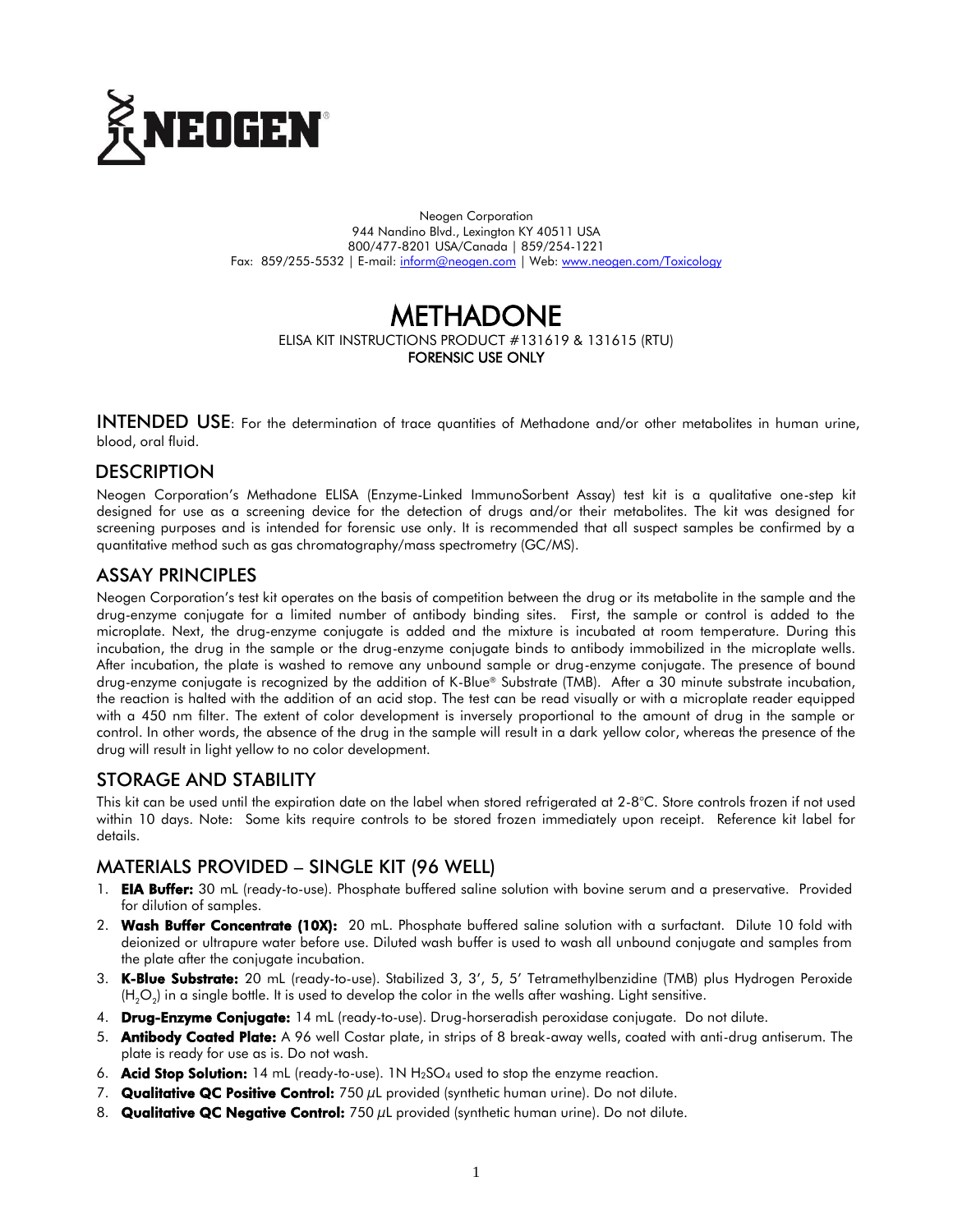### MATERIALS PROVIDED – BULK KIT (480 WELL)

- 1. **EIA Buffer:** 200 mL (ready-to-use). Phosphate buffered saline solution with bovine serum and a preservative. Provided for dilution of samples.
- 2. Wash Buffer Concentrate (10X): 100 mL. Phosphate buffered saline solution with a surfactant. Dilute 10 fold with deionized or ultrapure water before use. Diluted wash buffer is used to wash all unbound conjugate and samples from the plate after the conjugate incubation.
- 3. K-Blue Substrate: 100 mL (ready-to-use). Stabilized 3, 3', 5, 5' Tetramethylbenzidine (TMB) plus Hydrogen Peroxide (H $_{2}$ O $_{2}$ ) in a single bottle. It is used to develop the color in the wells after washing. Light sensitive.
- 4. Drug-Enzyme Conjugate: 5 X 14 mL (ready-to-use). Drug-horseradish peroxidase conjugate. Do not dilute.
- 5. Antibody Coated Plate: 5 X 96 well Costar plate, in strips of 8 break-away wells, coated with anti-drug antiserum. The plate is ready for use as is. Do not wash.
- 6. **Acid Stop Solution:** 90 mL (ready-to-use). 1N  $H_2SO_4$  used to stop the enzyme reaction.
- 7. Qualitative QC Positive Control: 5 X 750 µL (synthetic human urine). Do not dilute.
- 8. Qualitative QC Negative Control:  $5 \times 750 \mu L$  (synthetic human urine). Do not dilute.

## MATERIALS NEEDED BUT NOT PROVIDED

- 1. Deionized water.
- 2. Precision pipettes that range from  $10 \mu$ L  $1000 \mu$ L and disposable tips.
- 3. Graduated cylinder to dilute and mix wash buffer.
- 4. Plate cover or plastic film to cover plate during incubation.
- 5. Clean glassware (i.e. test tubes) to dilute samples.
- 6. Microplate reader with 450 nm filter.

# OPTIONAL MATERIALS

1. Microplate shaker.

## PRECAUTIONS AND NOTES

- 1. **DO NOT** use kits or components beyond expiration date.
- 2. **DO NOT** mix conjugates and plates from different kit lots.
- 3. **DO NOT** pipette reagents by mouth.
- 4. Pour K-Blue Substrate out of the bottle into a clean reservoir. To prevent contamination of the substrate, DO NOT pipette out of the bottle.
- 5. All specimens should be considered potentially infectious. Exercise proper handling precautions.
- 6. Keep plate covered except when adding reagents, washing or reading.
- 7. Kit components should be refrigerated at all times when not in use.
- 8. Keep the controls frozen if storing longer than 10 days. Avoid repeated freeze-thaw cycles. Note: Some kits require controls to be stored frozen immediately upon receipt. Reference kit label for details.
- 9. Use aseptic technique when opening and removing reagents from vials and bottles.
- 10. DO NOT smoke, eat or drink in areas where specimens or reagents are being handled.
- 11. **DO NOT** substitute DI water for the wash step of this protocol. Use only Neogen's wash buffer.
- 12. Sodium Azide concentrations at 0.01% or less should not interfere with the assay provided that recommended dilutions are followed
- 13. DO NOT reuse wells, they are for one use only.

### PROCEDURAL NOTES

- 1. Desiccant bag must remain in foil pouch with unused strips. Keep ziplock pouch sealed when not in use to maintain a dry environment.
- 2. Use clean pipette tips for the buffer, drug-enzyme conjugate, controls and samples.
- 3. Before pipetting a reagent, rinse the pipette tip three times with that reagent.
- 4. When pipetting into the wells, **DO NOT** allow the pipette tip to touch the inside of the well or any of the reagent already inside the well. This may result in cross contamination.
- 5. Controls and samples should be assayed in duplicate.
- 6. Before substrate addition, wipe the outside bottom of the wells with a lint-free wiper to remove dust and fingerprints.
- 7. Gently mix specimens and reagents before use. Avoid vigorous agitation.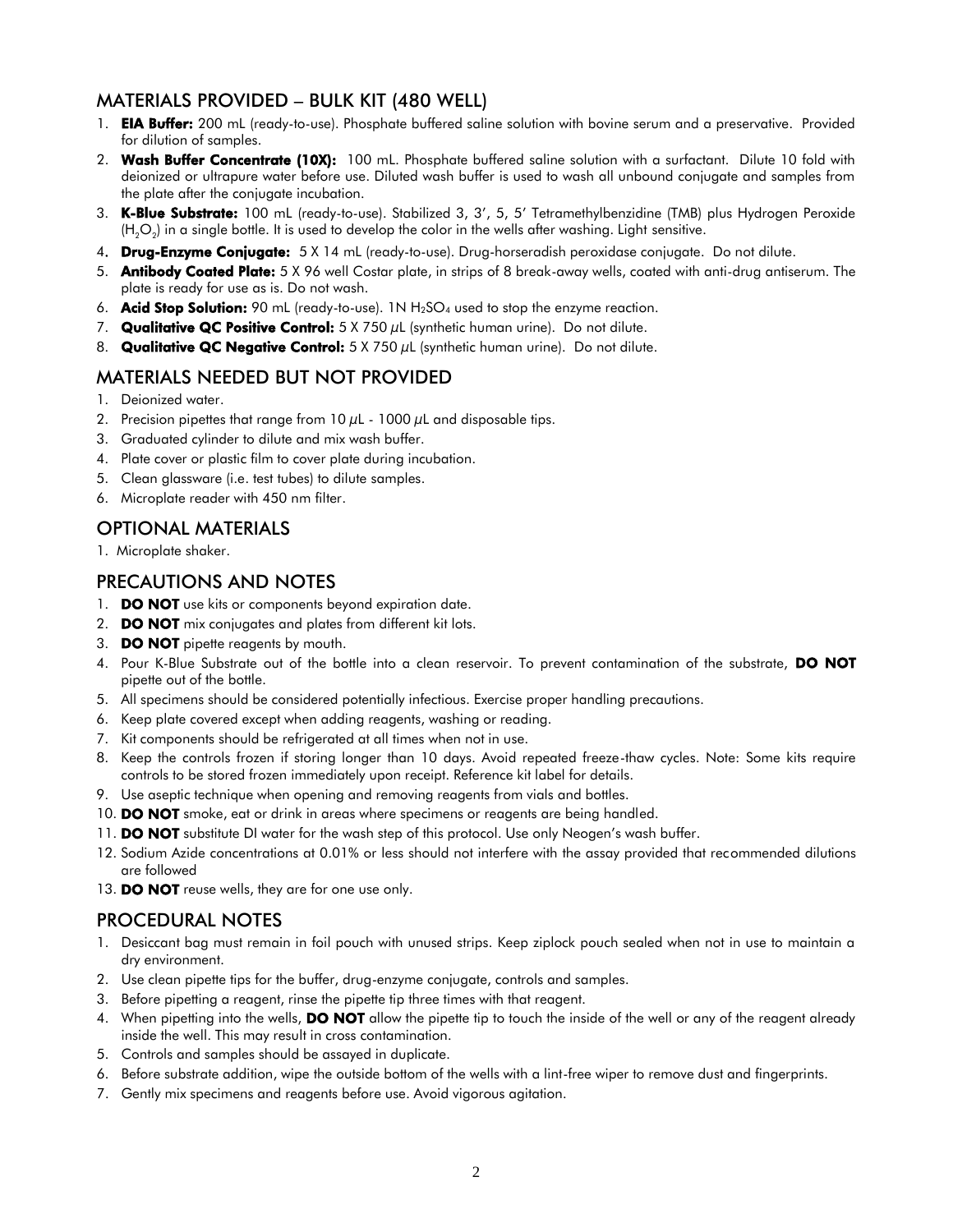### SAMPLE TREATMENT

Recommended minimum sample dilutions are listed below. These dilutions may change based on your laboratory's determination. All sample dilutions should be made in Neogen's EIA Buffer.

- a. Urine: A dilution of 1:500 (i.e. 1 part sample to 499 parts provided EIA Buffer) is required for optimal assay performance. Please contact your Neogen Representative for assistance.
- b. Whole blood: A dilution of 1:50 (i.e. 1 part sample to 49 parts provided EIA Buffer) is required for optimal assay performance. Please contact your Neogen Representative for assistance.
- c. Oral Fluid: A dilution of 1:5 (i.e. 1 part sample to 4 parts provided EIA Buffer) is required for optimal assay performance. A centrifugation step may be used to spin down particulate matter prior to dilution. Please contact your Neogen Representative for assistance.
- d. Other Forensic sample types: Please contact your Neogen Representative for assistance.

#### TEST PROCEDURES

The following test procedures can be run manually or on an automated instrument. Please contact your Neogen representative for assistance with protocols for automated instruments.

- 1. Determine the number of wells to be used.
- 2. Add 10 µL of sample, Neogen controls or laboratory calibrators to the appropriate wells in duplicate. DO NOT dilute Neogen's positive or negative controls.
- 3. Add 100  $\mu$ L of ready to use drug-enzyme conjugate to each well. Use 8-channel pipetter or 12-channel pipetter for rapid addition.
- 4. For manual runs, mix by gently shaking plate. A microplate shaker may be used.
- 5. Cover plate with plastic film or plate cover and incubate at room temperature for 45 minutes.
- 6. During the conjugate incubation, dilute concentrated wash buffer 10 fold with deionized water (i.e. 20 mL of concentrated wash buffer plus 180 mL of deionized water). Mix thoroughly. Diluted wash buffer is stable for 5 days at room temperature or 7 days at 2-8°C.
- 7. Once the incubation is complete, dump or aspirate the liquid from the wells. Tap the plate on a clean lint-free towel to remove any remaining liquid in the wells.
- 8. Wash each well with 300  $\mu$ L of diluted wash buffer. Manual Wash: For manual wash procedures repeat for a total of 3 washings, invert and tap dry the plate following each step. After completing the last wash step wipe the bottom of the wells with a lint-free towel to remove any liquid on the outside of the wells. Automated Wash: If an automated plate washer is used wash the plate for a total of 5 washings with 300 µL of diluted wash buffer. It is important for the automated washer to conduct a final aspirate cycle to eliminate residual amounts of wash buffer. Residual amounts of buffer in the wells will affect assay performance. Note: DI water should never be used for the plate wash.
- 9. Add 100  $\mu$ L of the K-Blue Substrate to each well. For manual runs, use a multi-channel pipetter for best results.
- 10. Incubate at room temperature for 30 minutes.
- 11. Add 100  $\mu$ L of the Acid Stop (1N H<sub>2</sub>SO<sub>4</sub>) to each well to stop enzyme reaction. Mix gently before measuring the absorbance. For automated systems a 10 second shake is sufficient. Measure the absorbance at a wavelength of 450 nm. Wells should be read within 2 hours of stopping the reaction.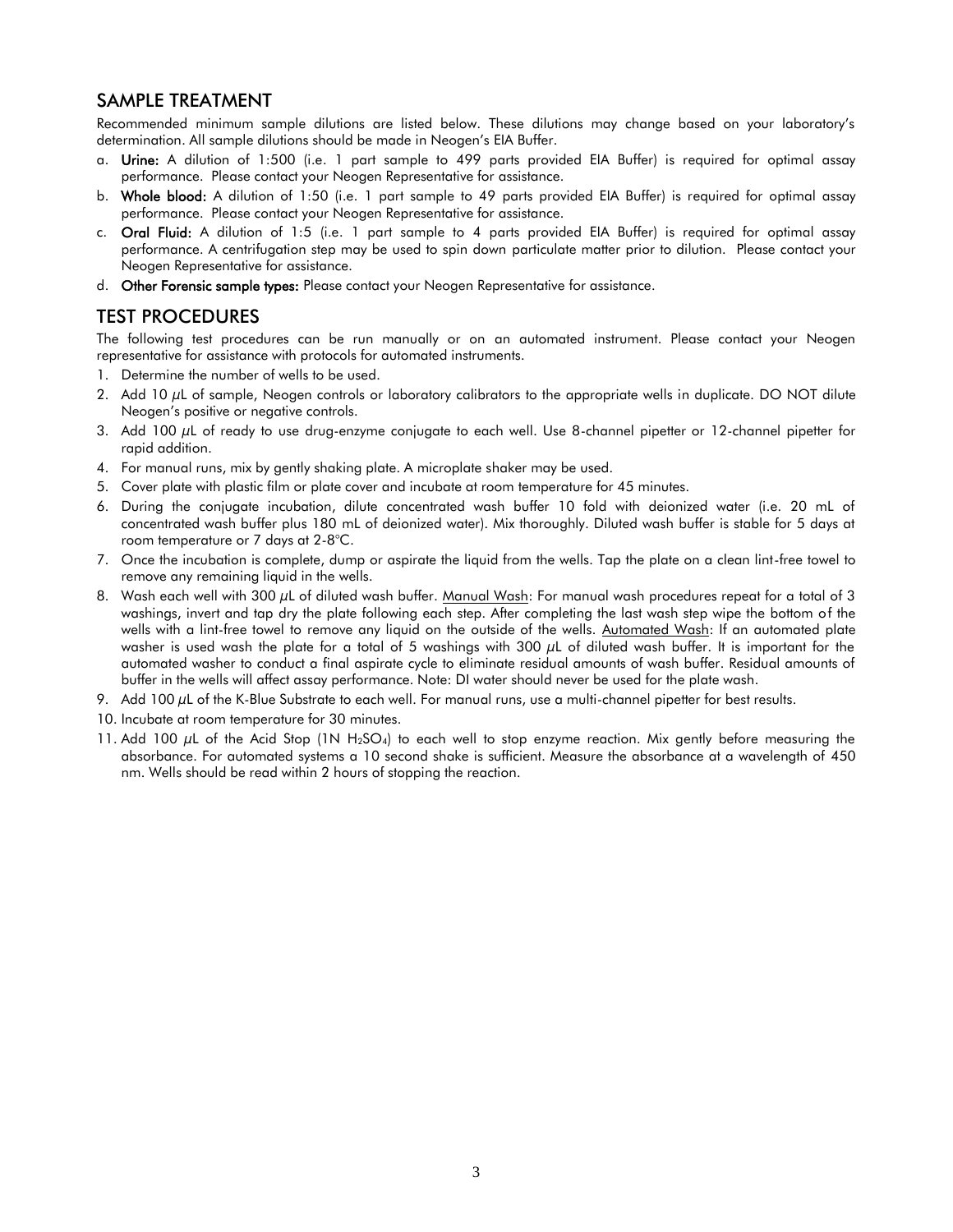### STANDARD CURVE IN EIA BUFFER



### SENSITIVITY

| Compound  | <b>1-50 in EIA Buffer</b> | 1-50 in Human Urine<br>$(1:500$ dilution: 1 part<br>sample to 499 parts EIA<br><b>Buffer</b> ) | 1-50 in Human Whole Blood<br>(1:50 dilution: 1 part sample)<br>to 49 parts EIA Buffer) |
|-----------|---------------------------|------------------------------------------------------------------------------------------------|----------------------------------------------------------------------------------------|
| Methadone | $0.48$ ng/mL              | $490$ ng/mL                                                                                    | $46 \text{ ng/mL}$                                                                     |

The term I-50 is used to define the sensitivity of the test. This number is derived from a standard curve generated with the drug in EIA Buffer. The drug concentration that shows 50% less color activity than the zero standard is considered to be the  $I-50.$ 

#### **SPECIFICITY**

|                   | Compound      | Methadone          |            |
|-------------------|---------------|--------------------|------------|
|                   | Concentration | <b>Equivalents</b> | % Cross    |
| Compound          | (ng/mL)       | (ng/mL)            | Reactivity |
| <b>LAAM</b>       | 0.42          | 0.48               | 113        |
| Methadone         | 0.48          | 0.48               | 100        |
| Propiomazine      | 850           | 0.48               | 0.06       |
| Trimeprazine      | 1086          | 0.48               | 0.04       |
| Promethazine      | 1329          | 0.48               | 0.04       |
| <b>EDDP</b>       | 1850          | 0.48               | 0.03       |
| Trimipramine      | 2654          | 0.48               | 0.02       |
| Imipramine        | 3229          | 0.48               | 0.01       |
| Orphenadrine      | 3952          | 0.48               | 0.01       |
| Acepromazine      | 4588          | 0.48               | 0.01       |
| Amitriptyline     | 4886          | 0.48               | 0.01       |
| Prochlorperazine  | 5534          | 0.48               | 0.01       |
| Promazine         | 8244          | 0.48               | 0.01       |
| Chlorpromazine    | 8445          | 0.48               | 0.01       |
| Methotrimeprazine | 8609          | 0.48               | 0.01       |

Note: Methadone equivalents represents 50% B/B<sub>0</sub> assay displacement in EIA Buffer.